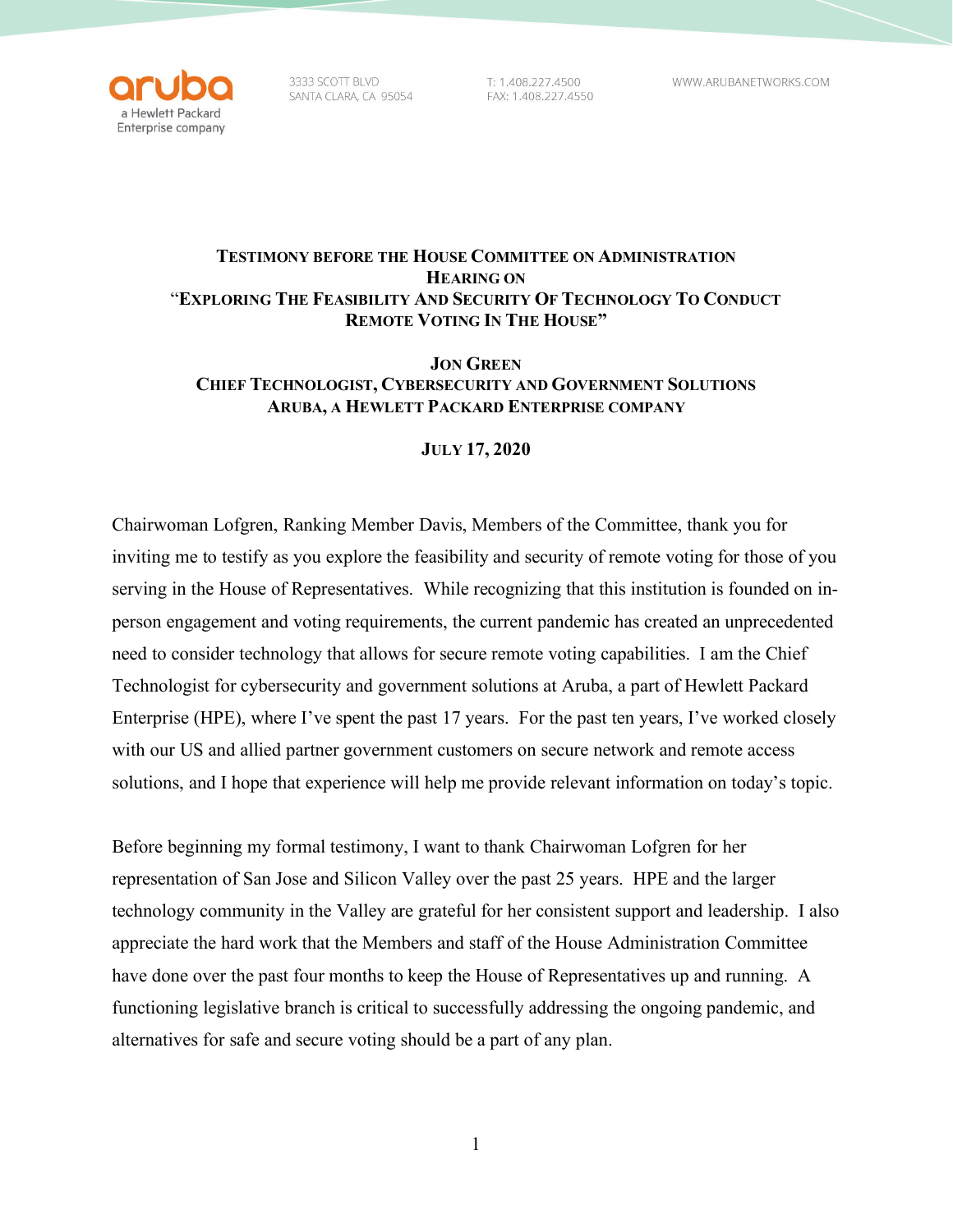As you may know, in 2015 Hewlett Packard Enterprise emerged from HP, an 80+ year old technology innovator in the United States, and you will find our IT products and services interwoven throughout organizations around the world. Based on our experience, I can assure you that you are not alone in trying to adapt to the new world of work-from-home orders. Since this pandemic began, we have received thousands of inquiries from our enterprise customers, both inside and outside the government, seeking solutions to enable secure remote working. The fortunate ones had begun remote working initiatives years ago and only needed to expand their existing footprint, but it's fair to say that very few of our customers had ever envisioned a world where 100% of their workforce would be working from home. Such widespread remote working brings with it additional challenges. End users, without the benefit of on-site IT support personnel, often become frustrated if their technology doesn't work the same way it does inside the office. And without protections provided by enterprise IT security solutions, users often turn to that which is convenient, such as personal email accounts, rather than that which is secure. The stakes are very high when it comes to remote voting in the House, so it is critical to provide Members a solution that is *both* convenient and secure.

In the world of information security, we often speak of the CIA triad. Not to be confused with a US intelligence agency, CIA stands for confidentiality, integrity, and availability – the three most important aspects of a secure system. Many people equate "security" with "confidentiality", but in remote voting the most important principle is actually *integrity* – the guarantee that information is trustworthy, consistent, accurate, and originated from the correct person. Second in importance is availability – the system must be highly reliable so that a Member is able to cast a vote during the period that voting is open. We have all seen the reports documenting foreign adversary interference in US public elections and we can't for a minute believe that adversaries would not also try to interfere in Congressional voting. For that reason, it is imperative that the House implement the highest degree of security possible, and consider backup options.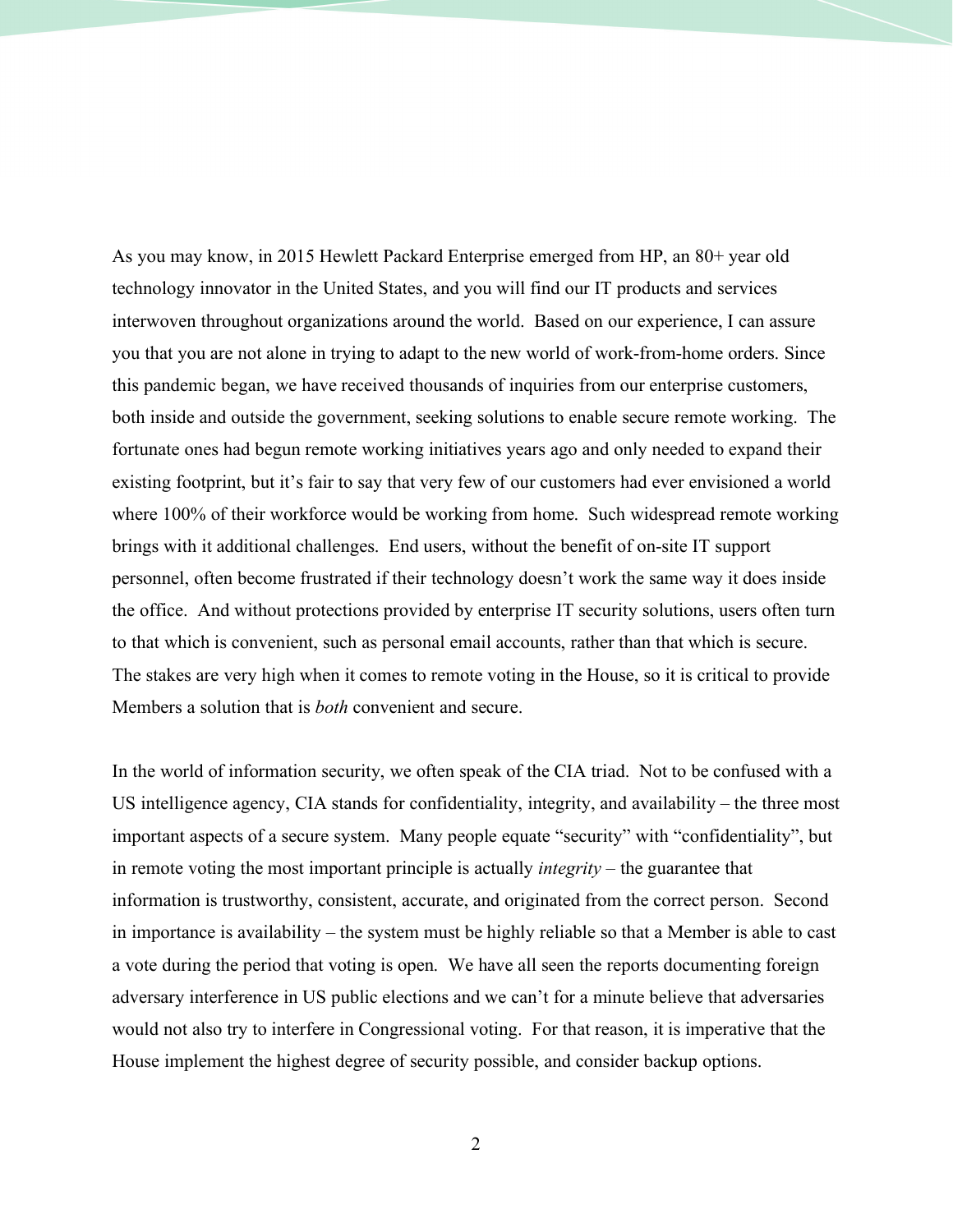Fortunately, a model already exists for highly secure remote access; Congress does not have to go first. Since approximately 2010, I and other industry colleagues have worked closely with the National Security Agency on an architecture and program known as Commercial Solutions for Classified. This program has been widely used by the DoD, the intelligence community, the Department of Energy, law enforcement, and others to connect classified systems and devices over Wi-Fi networks, cellular networks, and the public Internet using commercial off-the-shelf information technology products. This same architecture has also been deployed for unclassified systems when organizations have needed to adopt the best security available. The Congress can dispense with months of security analysis by adopting an existing proven architecture, with reasonable modifications where necessary.

Overall, I believe we need to focus on four key principles to ensure a successful remote voting program:

- First, as previously mentioned, secure remote network connectivity should be provided using a layered approach that follows the NSA Commercial Solutions for Classified architecture. This ensures that Members of Congress are not connecting to malicious or compromised networks.
- Second, dedicated voting devices should be issued to each Member, to be used only for the purpose of voting. These could take the form of laptops, tablets, or smartphones. Some degree of system integration would be required to ensure these devices are as simple to use as possible, but we do not need complicated custom software. Because the network is secure, nothing more than a web browser is needed, with a simple application showing buttons labeled "Yes", "No", and "Present".
- Third, multi-factor authentication (e.g. something you have  $+$  something you know) would be mandatory for such a solution. It is critical to ensure that the Member, and only the Member, is the person casting a vote. Multi-factor authentication is already widely